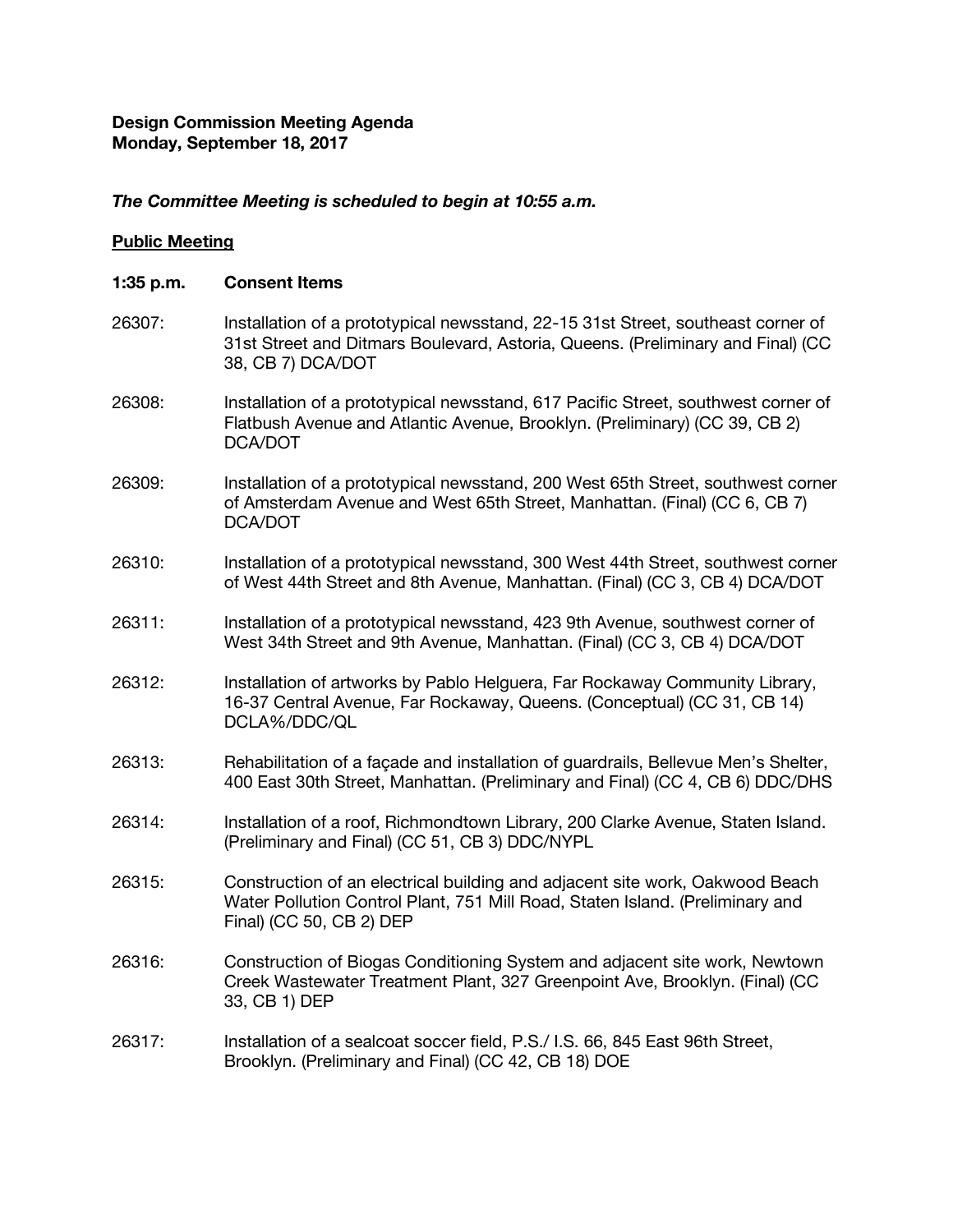# **Design Commission Meeting/Monday, September 18, 2017/ Page 2**

- 26318: Installation of an artificial turf field and basketball courts, P.S. 43, Jonas Bronck School, 165 Brown Place, Bronx. (Preliminary and Final) (CC 8, CB 1) DOE
- 26319: Reconstruction of a playground, Success Academy Charter School, P.S. 175, 175 West 134th Street, Manhattan. (Preliminary and Final) (CC 9, CB 10) DOE
- 26320: Construction of a utility shed, Glendale Yard, 69-46 Sybilla Street, Forest Hills, Queens. (Preliminary and Final) (CC 29, CB 6) DOT
- 26321: Installation of a long range charging mast and two electrical equipment enclosures as a pilot of an electric bus program ("All Electric Bus"), Williamsburg Bridge Plaza, Havemeyer Street, Broadway, and Roebling Street, Brooklyn. (Final) (CC 33, CB 1) DOT/NYCT
- 26322: Construction of the *Queens Vietnam Veterans Memorial*, Elmhurst Park, Grand Avenue and 79<sup>th</sup> Street, Elmhurst, Queens. (Preliminary) (CC 25, CB 4) DPR

26323: Rehabilitation of docks, Paerdegat Basin Park, Paerdegat Avenue North between Paerdegat 12th Street and Seaview Avenue, Brooklyn. (Preliminary and Final) (CC 46, CB 18) DPR

- 26324: Reconstruction of the Reflecting Pool as Phase I of the reconstruction of three fountains, between the Unisphere and Fountain of the Planets, Flushing Meadows Corona Park, Corona, Queens. (Final) (CC 21, CB 4) DPR
- 26325: Renovation of a recreation center, St. Mary's Park, St. Anne's Avenue between East 145th Street and East 144th Street, Bronx. (Final) (CC 8, CB 1) DPR
- 26326: Reconstruction of Callahan-Kelly Park, Broadway Junction, Van Sinderen Avenue, Truxton Street, Eastern Parkway, and Fulton Street, Brooklyn. (Preliminary) (CC 37, CB 16) DPR/DOT
- 26327: Installation of a pre-fabricated storage building, Prospect Park, Prospect Park West between Sixth Street and Eighth Street, Brooklyn. (Preliminary) (CC 39, CB 6, 7, 8, 9, 12 & 14) DPR/PPA
- 26328: Reconstruction of a picnic area, Prospect Park Picnic House, Prospect Park West and Fifth Street, Brooklyn. (Preliminary) (CC 39, CB 6, 7, 8, 9, 12 & 14) DPR/PPA
- 26329: Reconstruction of the picnic areas and adjacent site work, Prospect Park Bandshell, Prospect Park West between 9th Street and 11th Street, Brooklyn. (Preliminary) (CC 39, CB 6, 7, 8, 9, 12 & 14) DPR/PPA
- 26330: Construction of a dog run, Parade Ground, Prospect Park, Caton Avenue and Coney Island Avenue, Brooklyn. (Final) (CC 40, CB 14) DPR/PPA
- 26331: Reconstruction of baseball fields 4 and 5 and adjacent site work, the Long Meadow and the Upper Pool, Prospect Park West and Prospect Park Southwest, Prospect Park, Brooklyn. (Final) (CC 39, CB 6, 7, 8, 9, 12 & 14)